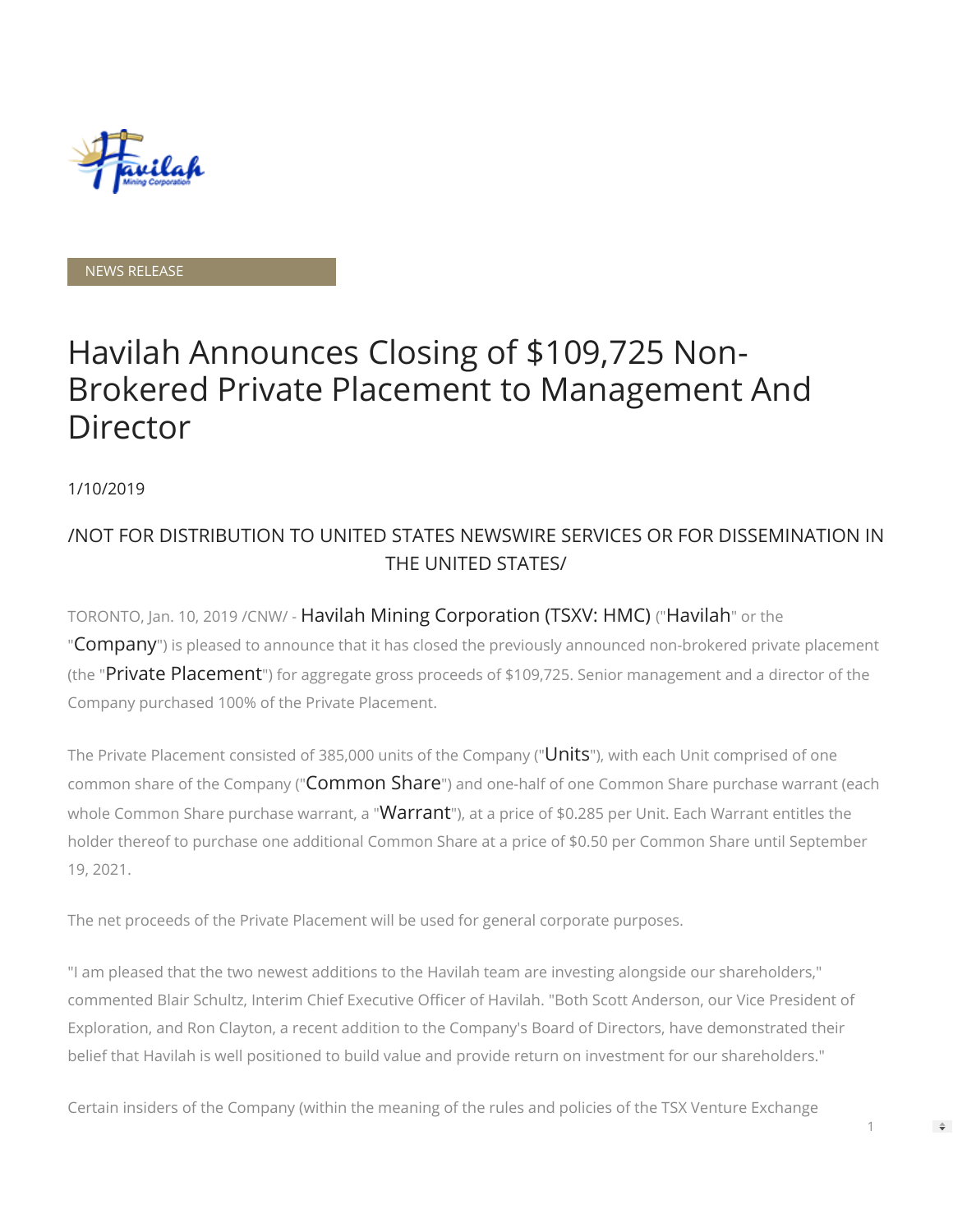("TSXV") have purchased Units under the Private Placement. The participation of the insiders in the Private Placement constitutes a "related party transaction" within the meaning of TSXV Policy 5.9 and Multilateral Instrument 61-101 – Protection of Minority Security Holders in Special Transactions ("MI 61-101"). The Company is relying on exemptions from the formal valuation and minority security holder approval requirements set out in sections 5.5(a) and 5.7(1)(a) of MI 61-101 as the fair market value of the subject matter of the Private Placement does not exceed 25% of the market capitalization of the Company as calculated in accordance with MI 61-101.

The Common Shares and Warrants that comprise the Units (as well as any Common Shares issued upon exercise of the Warrants) are subject to hold period of four months under applicable securities legislation and the rules and policies of the TSXV which will expire on May 11, 2019. The Private Placement remains subject to final acceptance of the TSXV.

The securities offered have not been registered under the United States Securities Act of 1933, as amended, and may not be offered or sold within the United States absent U.S. registration or an applicable exemption from the U.S. registration requirements. This news release does not constitute an offer to sell or the solicitation of an offer to buy any securities in the United States.

## ABOUT HAVILAH

Havilah Mining Corporation is a junior gold producer that owns the True North mine and mill complex ("True North") and is currently processing historic tails. In addition to operating True North in Bissett, Manitoba, Havilah owns approximately 43,600 hectares of land surrounding the 40 hectare package where True North is located. Havilah believes its Rice Lake land package is a prime exploration opportunity for new discoveries to be processed by its centralized milling facility. Also, the Company owns the Tully project in Timmins, Ontario. The Company intends to focus on both organic growth opportunities and accretive acquisition opportunities in North America.

ON BEHALF OF THE BOARD OF DIRECTORS

Blair Schultz Chairman and Interim President and Chief Executive Officer

## CAUTIONARY STATEMENT REGARDING FORWARD-LOOKING INFORMATION

This news release may contain forward-looking statements. Often, but not always, forward-looking statements can be identified by the use of words such as "plans", "expects" or "does not expect", "is expected", "budget", "scheduled", "estimates", "forecasts", "intends", "anticipates" or "does not anticipate", or "believes", or describes a "goal", or variation of such words and phrases or state that certain actions, events or results "may", "could",

 $\mathfrak{D}$ 

 $\Rightarrow$